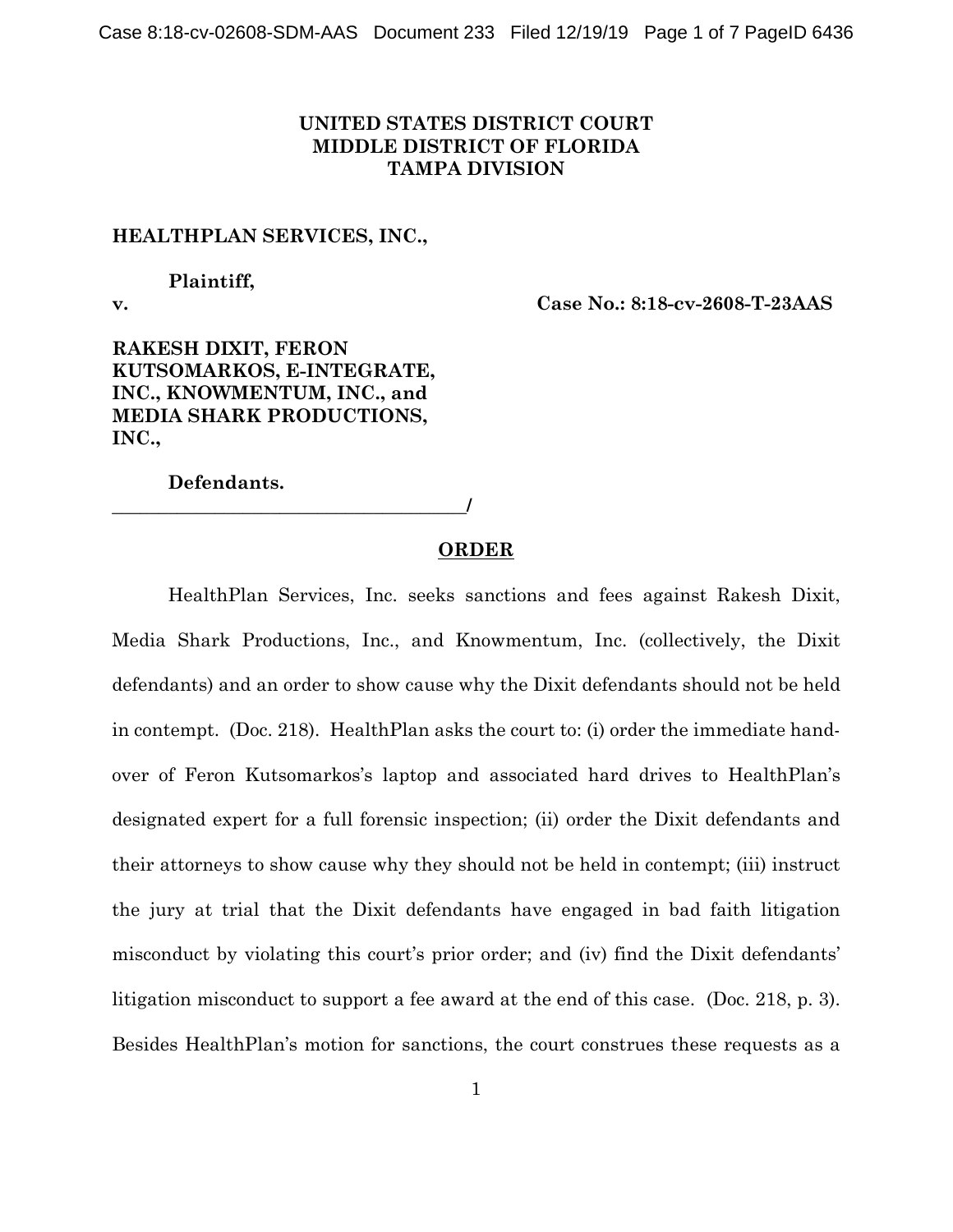motion for the Dixit defendants to comply with this court's order at Doc. 200. The Dixit defendants oppose this motion. (Doc. 229).

At the October 16 hearing, this court granted HealthPlan's oral motion to compel immediate inspection of Ms. Kutsomarkos's laptop in Mr. Rakesh Dixit's possession. (Doc. 200. ¶ 6). The court required Mr. Dixit to turn over the hard drives from Ms. Kutsomarkos's laptop to his attorneys by Saturday October 19. (*Id.* at ¶ 6.b). Mr. Dixit complied, and Mr. Dixit's counsel has the hard drives. (Doc. 201). The court required HealthPlan to comply with the parties' protective order for the selection of the expert. (Doc. 200,  $\parallel$  6.g). HealthPlan identified an expert and gave the Dixit defendants ten days to object as required by the protective order. (Doc. 218, p. 2). Counsel for the Dixit defendants responded by saying "we object to your expert designation in relation to the hard drive matter address in the Order at Doc. 200." (Doc. 218-2).

HealthPlan argues the Dixit defendants must comply with the court's October 16 order (Doc. 200) directing inspection of the hard drives once HealthPlan followed the protocol from the protective order (Doc. 104) for selecting a suitable expert for the laptop examination (Doc. 218, p. 4). HealthPlan asserts it complied with the protective order by disclosing the expert to the Dixit defendants and gave the Dixit defendants ten calendar days to disclose their written objections to the expert. (*Id.*  at p. 5). HealthPlan argues the Dixit defendants waived any objections to the laptop inspection. (*Id.* at pp. 5–6). HealthPlan asserts the Dixit defendants did not provide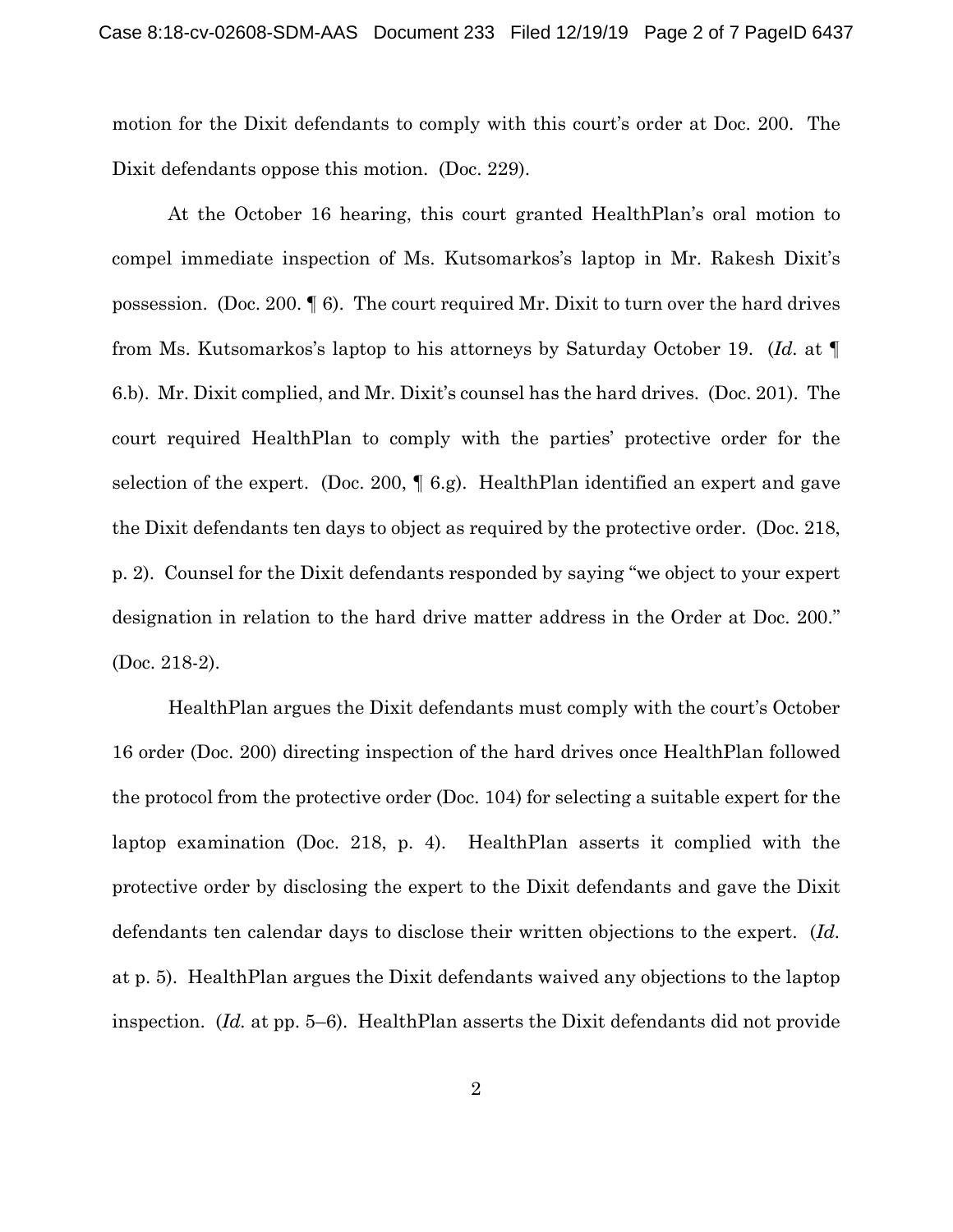good cause for objecting to HealthPlan's selected expert. (Doc. 218-2). HealthPlan speculates the Dixit defendants' refusal to turn over the hard drive to the expert may be an attempt to cover up spoliation by the Dixit defendants. (Doc. 218, p. 10).

In response, the Dixit defendants argue HealthPlan's comments at the October 16 hearing suggested the drives were only to be forensically imaged. (Doc. 229, p. 2). The Dixit defendants also argue a different legal standard exists for permitting a forensic examination of the hard drives rather than permitting a mere image and cite *Garrett v. University of South Florida Board of Trustees*, No. 8:17-cv-2874-T-23AAS, 2018 WL 4383054 (M.D. Fla. Sept. 14, 2018).

First, at the October 16 hearing, the court asked if HealthPlan wanted to do an "actual forensic search of the laptop." (Doc. 203, p. 79). HealthPlan responded:

Very simple. We have somebody forensically image the laptop and that's it. They get to keep the laptop. All we're doing is creating a forensic image so that we can evaluate the documents that were produced and ensure that they're properly preserved and that we've received the entirety of the documents that we've requested.

(*Id.* at p. 82). HealthPlan explained why the forensic imaging and subsequent search and review were necessary at the October 16 hearing. (*Id.* at pp. 78–82).

The Dixit defendants' reliance on *Garrett* for the legal standard is misplaced. In *Garrett*, the plaintiff produced the recording sought by the defendant, but the defendant requested a forensic examination to see if there was evidence of an attempt to tamper with the recording. 2018 WL 4383054, at \*4. Here, counsel for Ms. Kutsomarkos noted Ms. Kutsomarkos provided pdf versions of documents from the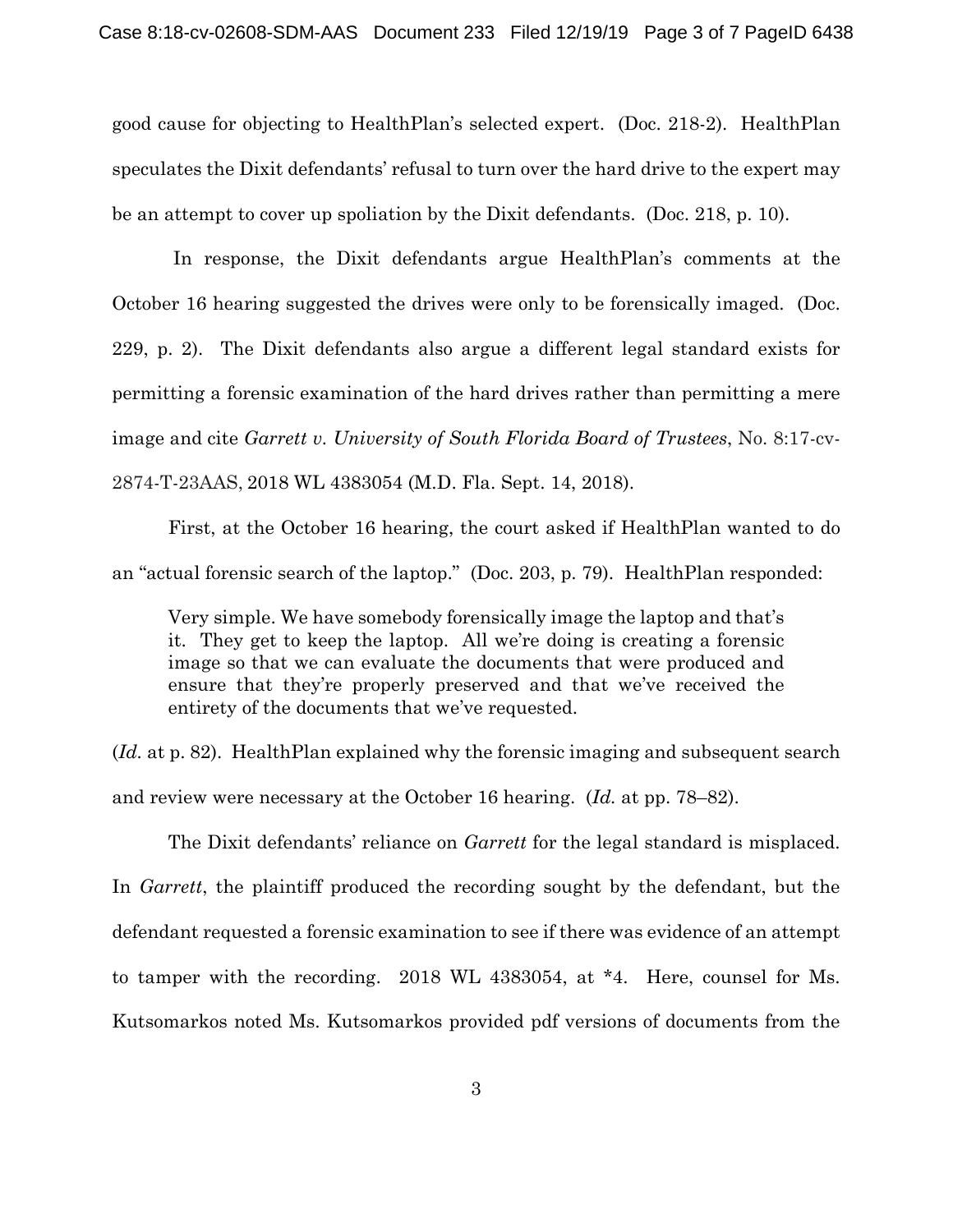laptop. (Doc. 203, p.79). However, the pdf files scrubbed the metadata from the documents and that metadata should be available on the hard drives. (*Id.* at p. 80). Also, the computer in *Garrett* was a personal computer, but here the computer was Ms. Kutsomarkos's business computer and she gave it to Mr. Dixit, her employer.

Discovery into electronically stored information, including forensic examinations, is subject to the scope of discovery under Rule 26(b). Fed. R. Civ. P. 34(a); *U&I Corp. v. Advanced Medical Design, Inc.*, 251 F.R.D. 667, 672 (M.D. Fla. Mar. 26, 2008). When deciding whether to permit forensic examinations of electronic devices, courts consider the privacy interest of the party whose devices are to be examined. *Bradfield v. Mid-Continent Cas. Co.*, No. 5:13-CV-222-Oc-10PRL, 2014 WL 4626864, at \*4 (M.D. Fla. Sept. 15, 2014) (citations omitted); *Valdes v. Greater Naples Fire Rescue Dist.*, No. 2:17-CV-417-FtM-29CM, 2018 WL 4281472, at \*6 (M.D. Fla. Sept. 7, 2018). Courts also consider whether the party (whose devices are to be examined) withheld requested discovery; whether the party cannot or will not search for requested discovery; and to extent to which the party complied with past discovery requests. *Bradfield*, 2014 WL 5626864, at \*4 (citation omitted).

The Middle District of Florida Discovery Handbook also outlines the limits of electronic discovery. Middle District Discovery (2015) at VII(C). As for forensic examinations, the Handbook states: "Inspection of an opponent's computer system is the exception, not the rule and the creation of forensic image backups of computers should only be sought in exceptional circumstances which warrant the burden and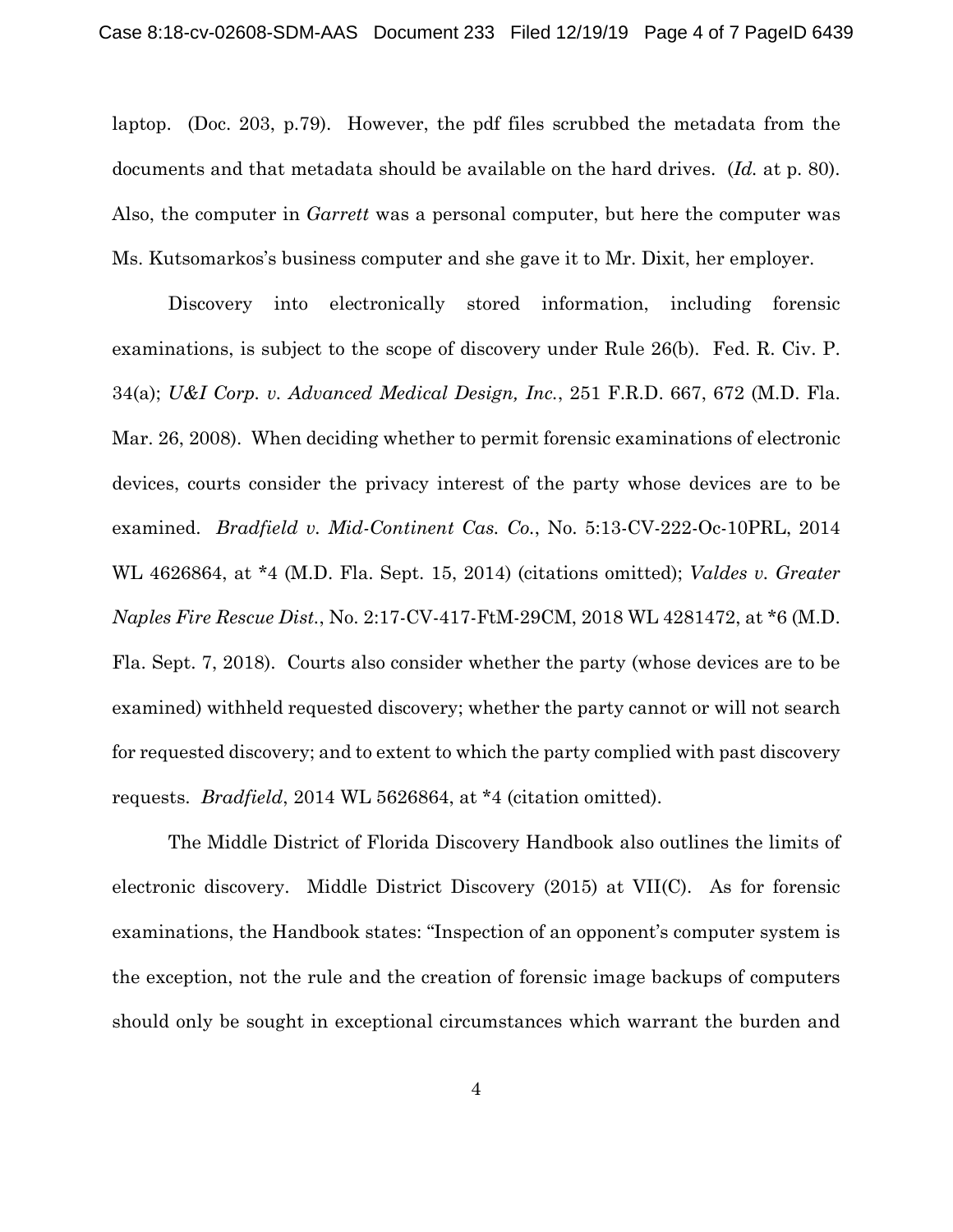cost." Middle District Discovery 2015 at VII(E).

Since Ms. Kutsomarkos did not correctly comply with prior discovery requests by producing from the laptop incorrectly formatted documents with limited information, the court determined a forensic examination of the laptop was warranted. (Doc. 203, p. 88). Ms. Kutsomarkos also conducted her own search of the emails rather than having an expert or her attorney conduct the search. (*Id.* at p. 80). Also, Mr. Dixit, another defendant, searched and recovered the same files Ms. Kutsomarkos produced in the native format. (*Id.* at p. 79). HealthPlan also conveyed certain documents that should have come from a professional search of the laptop were missing. (*Id.* at p. 81). These factors satisfy exceptional circumstances to warrant a forensic examination. Noting, the cost and burden for the forensic examination is falling on HealthPlan, who wants to confirm everything was turned over to them. (*Id.* at p. 85).

#### Thus, it is **ORDERED:**

- (1) HealthPlan's motion for the Dixit defendants to comply with this court's order (Doc. 218) is **GRANTED.**
- (2) HealthPlan's motion for fees, sanctions, a jury instruction, and order to show cause why the Dixit defendants should not be held in contempt of court order (Doc. 218) are **GRANTED** to the extent that the Dixit defendants must pay HealthPlan's reasonable expenses incurred for the meet and confers with the Dixit defendants about this issue and filing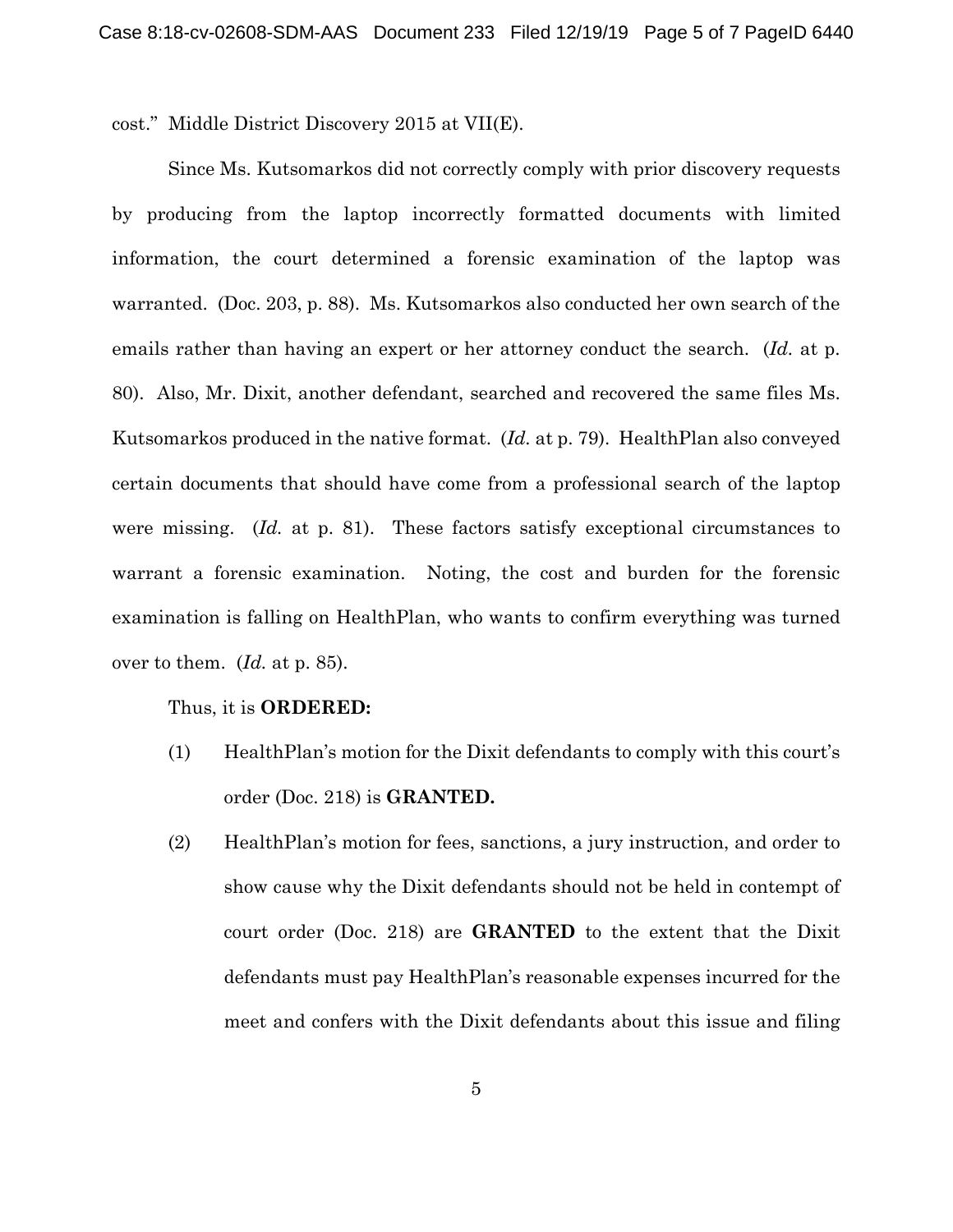its motion. The Dixit defendants' failure to comply with the October 2019 order at Doc. 200 was not substantially justified and other circumstances do not make an award of expenses against the Dixit defendants unjust. *See* Fed. R. Civ. P. 37(b)(2)(C). HealthPlan's requests for additional sanctions, a jury instruction, and an order to show cause are **DENIED WITHOUT PREJUDICE** pending the forensic examination of the laptop**.** The following timeline must be met:

- a. HealthPlan and the Dixit defendants are to meet and confer to discuss HealthPlan's reasonable expenses by **Friday January 3, 2020.**
- b. If the parties cannot agree to reasonable expenses, then HealthPlan's motion for reasonable expenses must be filed with support from affidavits and fee records by **Friday January 10, 2020.**
- c. The Dixit defendants' response is due by **Friday January 24, 2020.**
- (3) Mr. Deese, lead counsel for the Dixit defendants, must turn over the hard drives to counsel for HealthPlan by **5 pm on Monday December 23, 2019**.